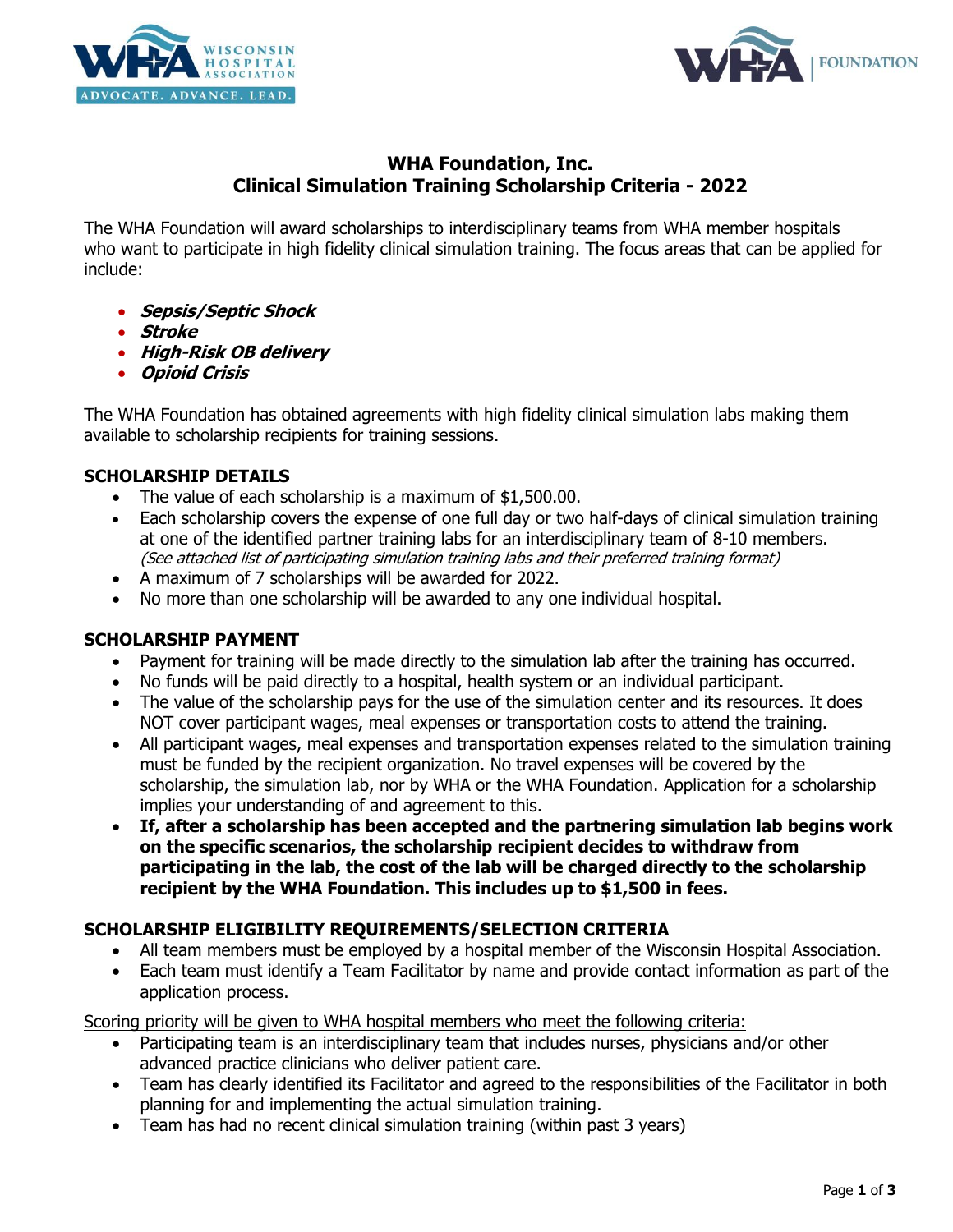



- For those selecting Sepsis: Annual volume for sepsis/septic shock, mortality rate for patient population, and success to-date of implementing processes to identify and appropriately treat sepsis.
- For those selecting Stroke: Access to brain imaging CT 24/7, a telestroke program in place or other communication with expert consultation, and success to-date of implementing processes to evaluate and appropriately treat/transfer acute stroke patients.
- For those selecting High-Risk OB Delivery: Have a low monthly volume of births (i.e. less than 60 births/month), and located in a rural area of Wisconsin.

# **SIMULATION TRAINING DETAILS and REQUIREMENTS**

- Interdisciplinary teams should include approximately 8-10 members. Ideally, sub-teams of 4-5 members will each participate in one half-day of simulation training, with the scholarship covering two half-days of training.
- Training must occur at one of the identified partner clinical simulation training labs.
- Recipients will schedule training directly with the clinical simulation lab of their choice from the menu provided *(See attached list of participating simulation training labs)*. Training date(s) must be submitted to WHA Foundation by October 1 and training must be completed by December 31.
- The role of the simulation lab staff is to assist with the creation of the simulation cases and flow of the training day, including set-up, clean-up and to make the simulation as realistic as possible. The simulation lab staff will speak as the patient in the simulations.
- Each team must identify a Team Facilitator by name and provide contact information as part of the application process. Requirements for the Team Facilitator include:
	- $\circ$  Schedule the training date(s) and choose the final participants, ensuring the team is interdisciplinary.
	- $\circ$  Attend the training session (both if two half-days) in-person with team
	- $\circ$  Meet with the Simulation Lab Coordinator to help develop the simulation so the experience can be tailored to the team's specific needs
	- $\circ$  Guide the debriefing after each simulation (referencing the organization's policies, procedures, performance measures, etc.)
	- o Determine what pre-training preparation is necessary for team members attending the training and provide that in advance to all team members
	- o Provide the Simulation Lab Coordinator with specific measurable outcomes the team wishes to reach with the training and what the outcomes are based upon (internal data, quality measures, etc.)
	- $\circ$  Play the role of Medical Provider during all simulations if one does not attend the training as part of the hospital team.

## **SCHOLARSHIP FULFILLMENT REQUIREMENTS**

Applicants must meet the following requirements for a scholarship to be paid in full:

- Each team must submit required Pre-Training Scholarship Report, including scheduled training date or scholarship will be forfeited.
- Actual simulation training must occur by December 31.
- Actual simulation training must take place at one of the identified partnering simulation labs. Payment will not be made for training occurring at other locations.
- Each team must submit required Post-Training Scholarship Survey before payment will be made.
- Not following these requirements will prevent the team's individual hospital from receiving future WHA Foundation simulation training scholarships.